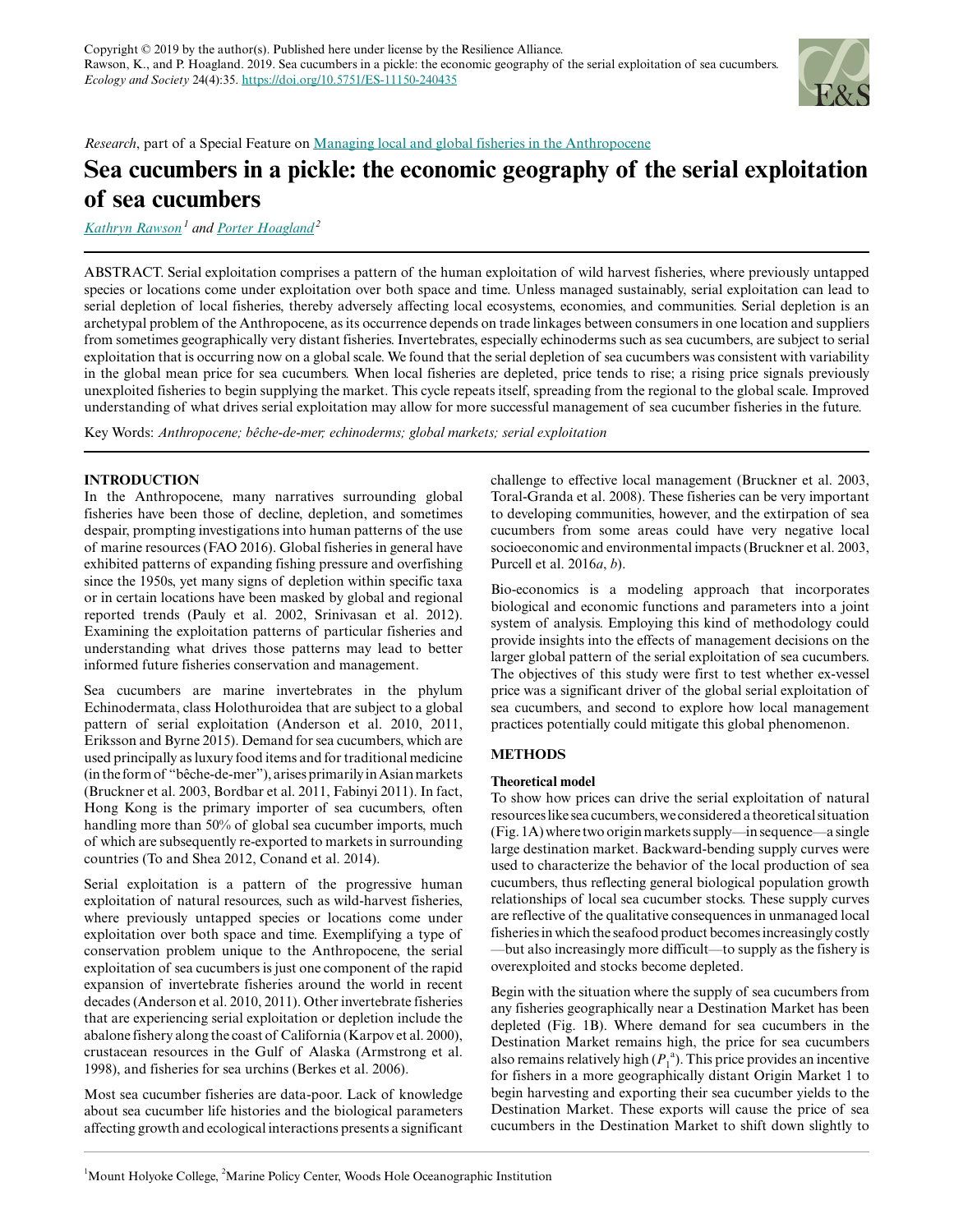**Fig. 1**. A: Timeline of simplified process of serial exploitation. B: Simple theoretical model of sea cucumber serial exploitation showing how high prices in the destination market provide incentive for additional countries to begin exploiting and exporting sea cucumber products, thus driving the global pattern of serial exploitation.

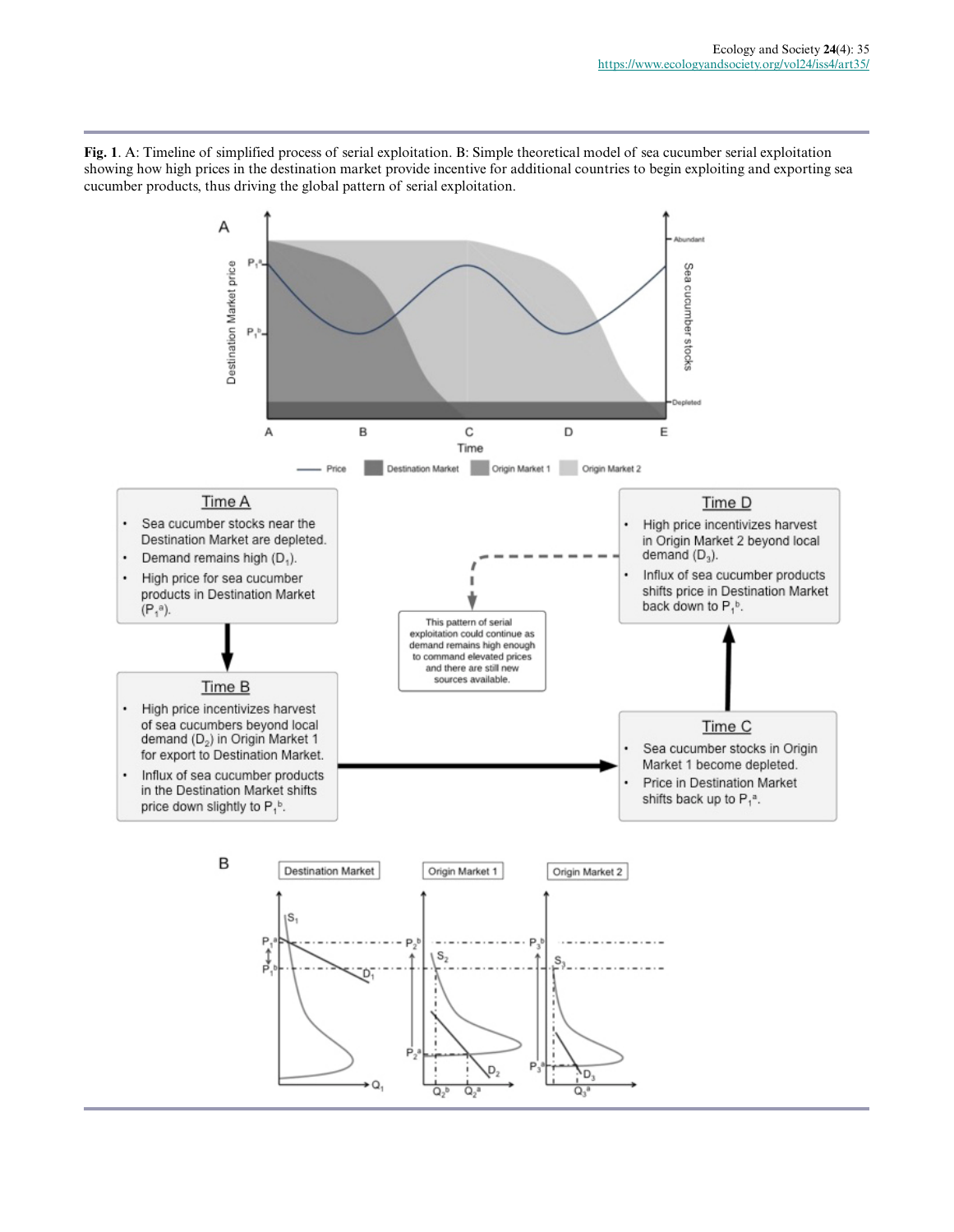$P_1^{\text{b}}$ . The sea cucumber stocks in Origin Market 1 eventually also experience depletion, however, leading to limits on that fishery's ability to supply the Destination Market  $(Q_2^{\{b\}})$ . This depletion causes the international price to shift back up to  $P_1^a$ . If demand continues to remain high in the Destination Market, now unable to be met by the depleted resources of Origin Market 1, then Origin Market 2 is incentivized to begin harvesting and exporting its sea cucumbers. Thus, the same process of initial exploitation followed by depletion is repeated in another geographically more distant fishery.

This process of dynamic price adjustments and sequential overexploitation of wild sea cucumber stocks in one fishery after another comprises the phenomenon of serial depletion. Importantly, if a particular fishery decides to adopt conservation and management measures to curb local overexploitation, its restrictions on supply to the Destination Market would only perpetuate the price signals from that market, thereby encouraging yet other fisheries to enter and begin exporting. Note that a careful management of a local fishery that leads to the realization of resource rents, such as through a system of taxes or transferable quotas or property right allocations in that local fishery, still could be economically very beneficial to the local fishery's managers (e.g., the government or a cooperative) or to its regulated participants.

#### **Data sources**

We used sea cucumber catch and value data for global sea cucumber fisheries from the Sea Around Us Project (SAUP) (Pauly and Zeller 2015). The taxonomic groups available in the SAUP query platform that we considered were *Holothuria atra* (lollyfish), *Holothira edulis* (pinkfish), Holothuriidae (fleshy sea cucumbers), and Holothuroidea (sea cucumbers). Additionally, we obtained records of catch and value for all exploited sea cucumbers combined that were fished in the U.S. west coast states, Washington and California, from the Pacific Fisheries Information Network (PacFIN 2017), and for the state of Maine from the Maine Department of Natural Resources (DMR 2017). All catch types (i.e., reported and unreported) and end uses were combined so that a single data point for each country/area per year was considered in our analysis. All catch data were reported in metric tons (MT). Value of catch data was reported as ex-vessel price, or the price fetched by a fisheries product at its first point of sale. The SAUP value data were reported in 2010 U.S. dollars; value data from other sources were converted to 2010 U.S. dollars using the U.S. Consumer Price Index (BLS 2017). Our investigation considered only fisheries that reported catches of more than 250 MT for more than one year, following inclusion criteria adopted by Anderson et al. (2010).

The SAUP data provided an advantage over raw landings data from sources such as the UN Food and Agriculture Organization because they included both officially reported catch and reconstructed estimates of unreported catch, thus giving a plausibly more accurate estimate of the true amount of sea cucumber resource exploitation (Pauly and Zeller 2015). The data we obtained from the Pacific Fisheries Information Network and the Maine Department of Natural Resources did not include estimates of unreported catch, and so provided a less detailed estimate of actual sea cucumber exploitation for those areas.

To visualize the extent and progression of the serial exploitation of sea cucumbers, we used data on fishery start dates from Anderson et al. (2010) and SAUP (Pauly and Zeller 2015). Start dates from the Anderson et al. (2010) source were adjusted to be at the point where each fishery reached 10% of its peak catch, but the start dates for additional countries from the SAUP source were unadjusted, referencing the first year in which catch was reported from that country/area. Start dates were then mapped in RStudio using Natural Earth vector map data [\(https://www.](https://www.naturalearthdata.com/) [naturalearthdata.com/](https://www.naturalearthdata.com/)) and the ggmap package of Kahle and Wickham (2013).

#### **Measures of serial exploitation**

We developed two measures of serial exploitation. First, we considered simply the number of countries and areas that reported sea cucumber catch in a given year. With this measure, smaller numbers would indicate relatively less serial exploitation, while larger numbers would indicate relatively more. The second measure incorporated a spatial component. We considered the distance of fisheries participating in the global sea cucumber fishery from the most influential import market, Hong Kong, by calculating the mean great circle distance to Hong Kong from the most populous city in each country or area that reported catch in a given year. This second measure of serial exploitation was inspired by the methods of Anderson et al. (2010).

Our measures of serial exploitation are rudimentary and reflect neither the true complexities involved with harvesting, processing, and transporting sea cucumbers nor the interaction between local customs and global trends. The first measure of serial exploitation is subject to error due to the data-poor nature of many sea cucumber fisheries, and to differences in fisheries landings reporting around the world. Additionally, it does not incorporate countries/areas that may have once contributed to the global sea cucumber supply but whose resources are now recovered. The second measure is also subject to error because it is quite possible that the most populous city in each area is not a city through which most sea cucumber resources pass. These measures also ignore other dimensions of serial exploitation such as size and species. Even with these drawbacks, we considered these data to comprise the best available informative measures of the serial depletion phenomenon.

## **Model construction**

Our models comprised linear or quadratic relationships between the measures of serial exploitation and different combinations of drivers (predictor variables). The drivers we chose to examine were (1) the mean value per metric ton (VPT) of sea cucumbers for each year of the global sea cucumber fishery, (2) the VPT of sea cucumbers for the previous year, and (3) a time trend comprising years (Year) to model unobserved factors affecting measures of serial depletion. We developed a total of eight regression models (Table 1) to test these relationships. Quadratic transformations of current VPT and VPT lagged one year were included to improve model fit and test for possible diminishing returns to VPT.

## **RESULTS**

Mapping the start dates of sea cucumber fisheries with temporal isoclines can be an effective means of visualizing the progression of the global serial exploitation of sea cucumbers over space and time (Fig. 2) (cf. Berkes et al. 2006 for sea urchins, another echinoderm exhibiting serial depletion).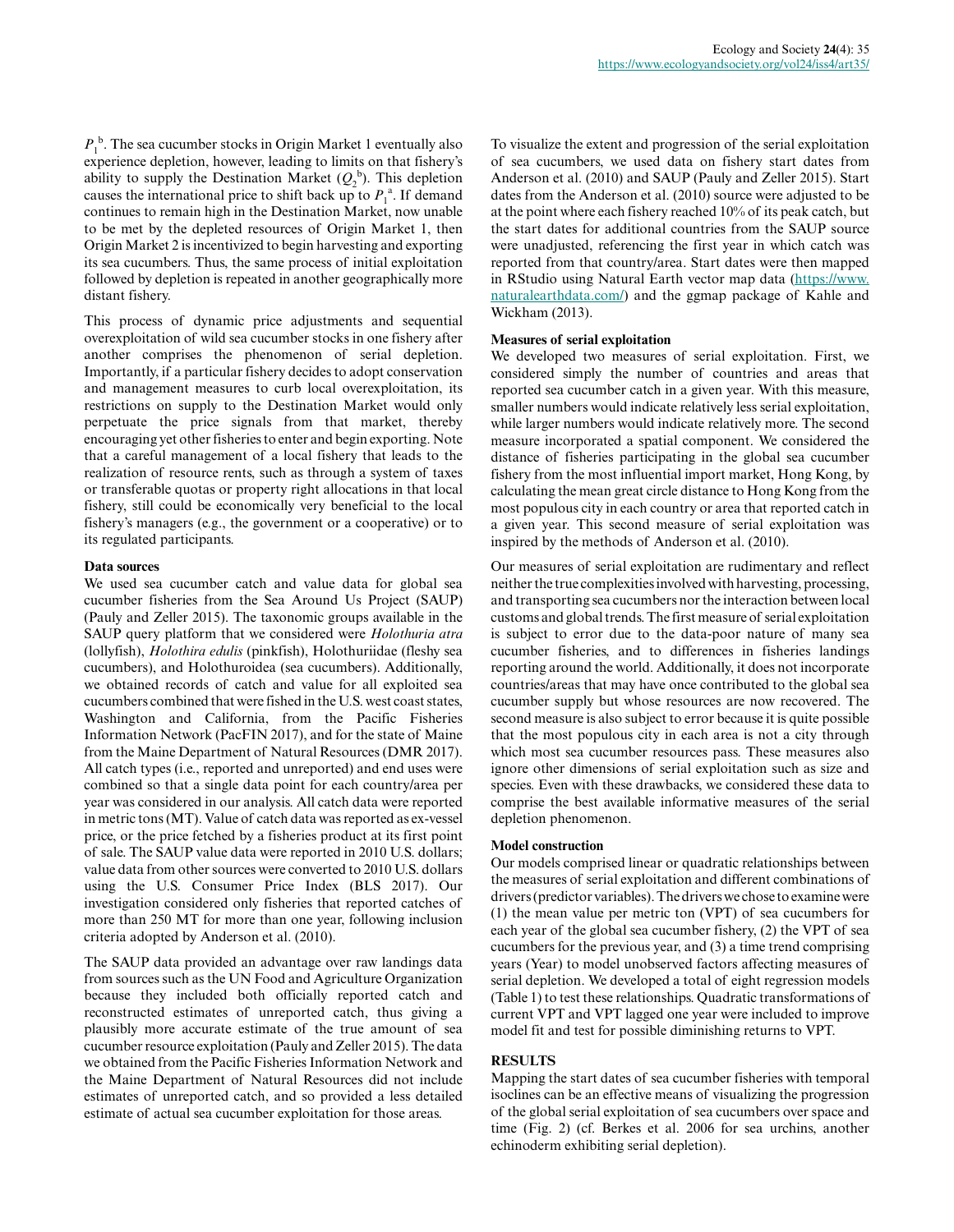|                |                              | Predictor variables |                     |   |                                             |           |  |  |
|----------------|------------------------------|---------------------|---------------------|---|---------------------------------------------|-----------|--|--|
| Model          | Serial exploitation measure  | Present year VPT    | Present year $VPT2$ |   | Previous year VPT Previous year $VPT2$ Year |           |  |  |
| 1a             | Number of countries or areas |                     |                     |   |                                             |           |  |  |
| 1b             | Mean great circle distance   |                     |                     |   |                                             |           |  |  |
| 2a             | Number of countries or areas |                     |                     |   |                                             |           |  |  |
| 2 <sub>b</sub> | Mean great circle distance   |                     |                     | х |                                             |           |  |  |
| 3a             | Number of countries or areas |                     |                     |   |                                             |           |  |  |
| 3 <sub>b</sub> | Mean great circle distance   |                     |                     |   |                                             |           |  |  |
| 4a             | Number of countries or areas |                     |                     |   |                                             | $\lambda$ |  |  |
| 4b             | Mean great circle distance   |                     |                     |   |                                             |           |  |  |

**Table 1**. Predictor variables and measures of serial exploitation that were selected to be included in each model. X indicates that a certain term is included in a model (VPT: value per metric ton).

**Fig. 2**. Geography of global sea cucumber exploitation. Temporal isoclines show fisheries expanding as those more proximate to Asian markets fail to meet demand. Colored lines represent the global distribution of sea cucumber fisheries within a given decade; specific starting years of some fisheries are labeled over the general location of the largest city (by population) within the participating country (cf. Berkes et al. 2006). Data obtained from Anderson et al. 2010 and Pauly and Zeller's (2015) SAUP database. Map created using Kahle and Wickham's (2013) ggmap package for RStudio.



We found that variability in observed serial exploitation was explained by our measure of the price (VPT) of sea cucumbers. When price increased, our measures of serial exploitation also increased. Although not all predictors were significant in each model, all models had highly significant *F* statistics (Table 2). Models that included a year term to control for time effects explained significantly more variability in the measures of serial exploitation than those that did not (Models 1a versus 3a:  $F =$ 456.63, *p* << 0.01; 1b versus 3b: *F* = 269.67, *p* << 0.01; 2a versus 4a:  $F = 417.14$ ,  $p \ll 0.01$ ; 2b versus 4b:  $F = 288.3$ ,  $p \ll 0.01$ ). Both VPT and one-year lagged VPT explained similar amounts of variation in serial exploitation (Table 2). Model 4a is preferred because it allows for the most intuitive interpretation; in this model, the entry of new sea cucumber fisheries is explained by price increases in the previous year (Fig. 3).

**Fig. 3**. Visual representation of model 4a. Year (the general time variable) is incorporated through use of color to fill dots representing each year.



# **DISCUSSION**

Characterizing the economic geography of serial exploitation may allow for a more complete understanding of patterns of exploitation for sea cucumbers by providing insights into specific drivers of the phenomenon. The data revealed increasing trends in both serial exploitation measures: (1) the number of countries/ areas in the global fishery in a year, and (2) the mean distance from Hong Kong of sea cucumber fisheries participating in a year (Fig. 4). After accounting for these factors, the models explained observed variation in the entry of fisheries into the world market as a function of increasing sea cucumber price.

Notably, the highest levels of value did not correspond with the largest measures of serial exploitation (Fig. 3). A quadratic term for price leads to an improved model fit, but the entry of fisheries appeared to decline at very high levels of price, indicating first diminishing returns, followed by decreasing returns to serial depletion. One explanation for the diminishing returns would be that, at any point in time, there is a limit on the number of possible new entrant global sea cucumber fisheries; despite increases in value providing incentives for the opening of new fisheries, there may be logistical and other cost-related barriers to the opening up of new sea cucumber fisheries. When considering the mean distance from Hong Kong as a measure of serial exploitation, there is also a natural limit within the geographic confines of the planet.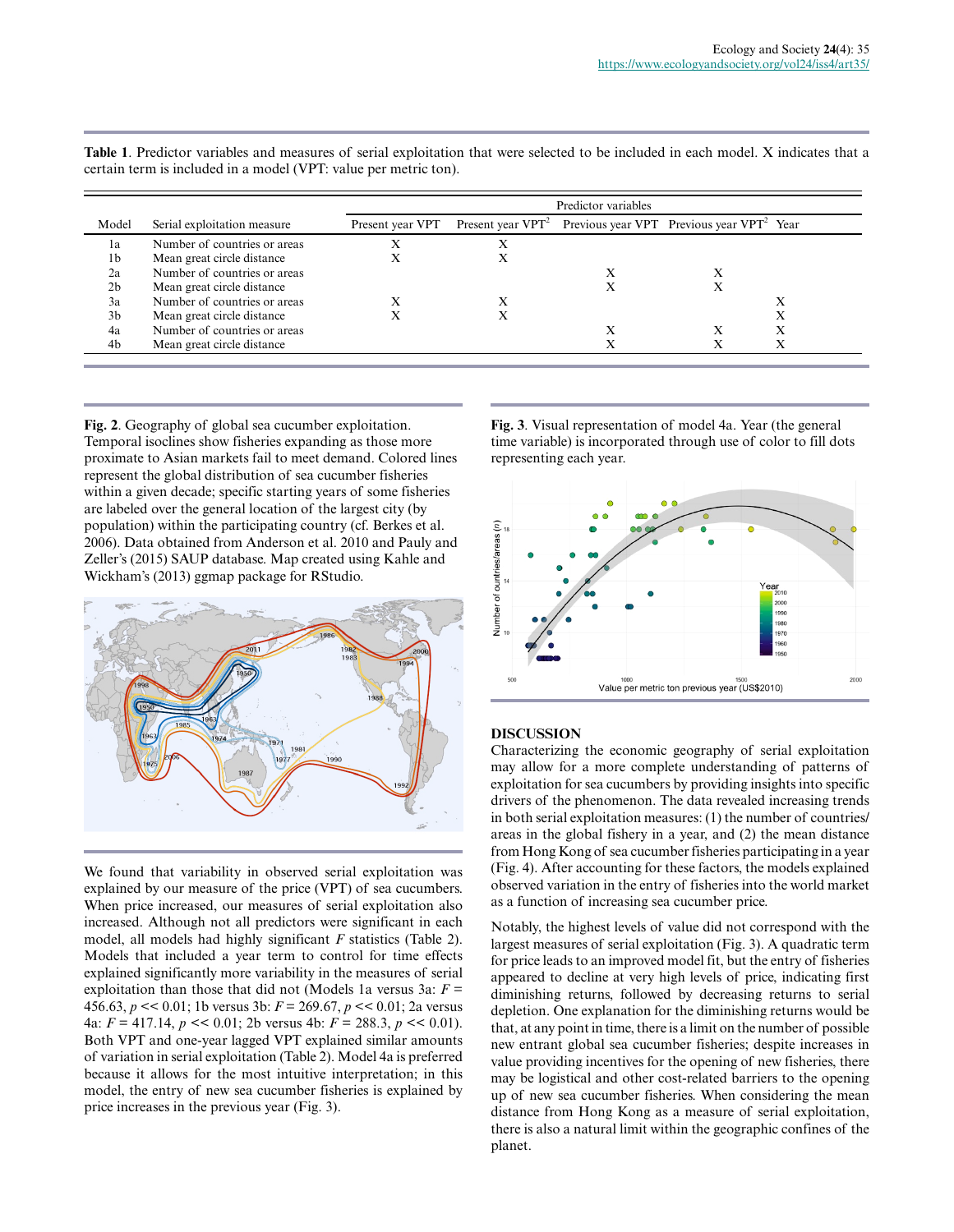| Table 2. Summary of coefficients and overall model results. *** indicates significance less than or equal to 0.01. Standard errors are   |
|------------------------------------------------------------------------------------------------------------------------------------------|
| reported in parentheses below the value for each coefficient. Blank cells indicate where coefficients were not incorporated into a given |
| model (MT: metric ton).                                                                                                                  |

| Model:                            | 1a                | 1b                | 2a               | 2 <sub>b</sub>   | 3a                | 3 <sub>b</sub>    | 4a                | 4b                |
|-----------------------------------|-------------------|-------------------|------------------|------------------|-------------------|-------------------|-------------------|-------------------|
| Mean value per MT                 | 3.903E-02 ***     | $5.435E+00$ ***   |                  |                  | 9.808E-03 ***     | 6.821E-01         |                   |                   |
|                                   | $(4.520E-02)$     | $(7.642E-01)$     |                  |                  | $(2.078E-03)$     | $(4.396E-01)$     |                   |                   |
| Square of mean value per MT       | $-1.288E-05$ ***  | $-1.624E-03$ ***  |                  |                  | $-4.672E-06$ ***  | $-2.887E - 04$    |                   |                   |
|                                   | $(1.867E-06)$     | $(3.156E-04)$     |                  |                  | $(7.517E-07)$     | $(1.590E-04)$     |                   |                   |
| Mean value per MT of previous     |                   |                   | 4.000E-02 ***    | $5.548E+00$ ***  |                   |                   | $1.041E - 02$ *** | 5.443E-01         |
| year                              |                   |                   | $(4.778E-03)$    | $(8.307E-07)$    |                   |                   | $(2.240E-03)$     | $(4.558E-01)$     |
| Square of mean value per MT of    |                   |                   | $-1.345E-05$ *** | $-1.694E-03$ *** |                   |                   | $-5.013E-01$ ***  | $-2.673E-04$      |
| previous year                     |                   |                   | $(2.034E-06)$    | $(3.536E-04)$    |                   |                   | $(8.364E-07)$     | $(1.702E-04)$     |
| Year                              |                   |                   |                  |                  | 2.294E-01 ***     | $3.729E + 01$ *** | $2.281E-01$ ***   | $3.858E+01$ ***   |
|                                   |                   |                   |                  |                  | $(1.073E-02)$     | $(2.271E+00)$     | $(1.117E-02)$     | $(2.272E+00)$     |
| Adjusted $R^2$                    | 0.6872            | 0.6873            | 0.6796           | 0.6599           | 0.9625            | 0.9414            | 0.959             | 0.9404            |
| $p$ value for model $F$ statistic | $< 2.2E - 16$ *** | $< 2.2E - 16$ *** | $3.125E-16$ ***  | $1.942E-15$ ***  | $< 2.2E - 16$ *** | $< 2.2E - 16$ *** | $< 2.2E - 16$ *** | $< 2.2E - 16$ *** |
| Residual standard error           | 2.451             | 414.4             | 2.465            | 428.6            | 0.8482            | 179.4             | 0.8814            | 179.3             |
| Degrees of freedom                | 62                | 62                | 61               | 61               | 61                | 61                | 60                | 60                |

**Fig. 4**. Increasing trends in the measures of serial exploitation.



Our measures of serial depletion did not capture the entire picture of the global sea cucumber trade. Our two measures, as well as our visual summary of expanding fishery start dates, did not incorporate closures of sea cucumber fisheries. Do depleted fisheries keep producing sea cucumbers for trade through the whole time series? Or do they run out of resources and halt trade? Our models cannot answer these questions. A potential improvement on the mean distance measure of serial depletion may be to quantify the mean travel time of sea cucumber products from origin markets to a primary destination market such as Hong Kong. Incorporating the costs of transportation would provide a more detailed picture of market mechanics.

Despite the improvements of the SAUP data set over other data sources such as the UN Food and Agriculture Organization fisheries export data, our data most likely did not capture the entire extent of global sea cucumber trade (Pauly and Zeller 2015). Many countries or areas report sea cucumber catch as a collective catch of "other invertebrates" or "echinoderms" rather than as a distinct product class (Toral-Granda et al. 2008). Further, we were unable to locate catch data from all countries included in the start date data set from Anderson et al. 2010.

#### **Management issues**

Nonetheless, by improving our understanding of what drives the serial exploitation of sea cucumbers through these models, we may be able to identify management tools that could offer solutions to serial depletion. Further, advances in knowledge about sea cucumber species biology could increase the usefulness of bio-economic models, such as the one developed by Conrad et al. (2006) for the Galapagos sea cucumber fishery, for guiding local management and policy decisions. Some potential approaches to slowing or disrupting the pattern of serial exploitation include encouraging management practices that maximize local economic outcomes, developing global cooperation within sea cucumber conservation approaches, and exploring the potential of demand-side controls such as green labeling for sea cucumber products.

Given our simplified theoretical trade model, we can look at how implementing local management of no-take of sea cucumbers in a local fishery could still lead to the acceleration of the pace of new entry into the international sea cucumber trade. Considering the scenario in Fig. 1, if Origin Market 1 were to implement a policy of no-take of sea cucumber products prior to the development of a fishery that exports to the world market, this would effectively create a situation of reduced supply to the market similar to the situation where the Origin Market's sea cucumber stocks had been depleted. One difference is that such management would preclude any delay in the reduction of supply that occurs as a fishery undergoes its own depletion. This observation suggests that there may be a need for the world's fisheries to align their management on a global scale, even for fisheries within exclusive economic zones.

One place to begin such a global cooperation could be the listing of sea cucumber species with the Convention on International Trade in Endangered Species of Wild Fauna and Flora (CITES). As discussed by Bruckner et al. (2003), however, official listing would necessitate further scientific advances in the understanding of sea cucumber taxonomy and biology, as well as the post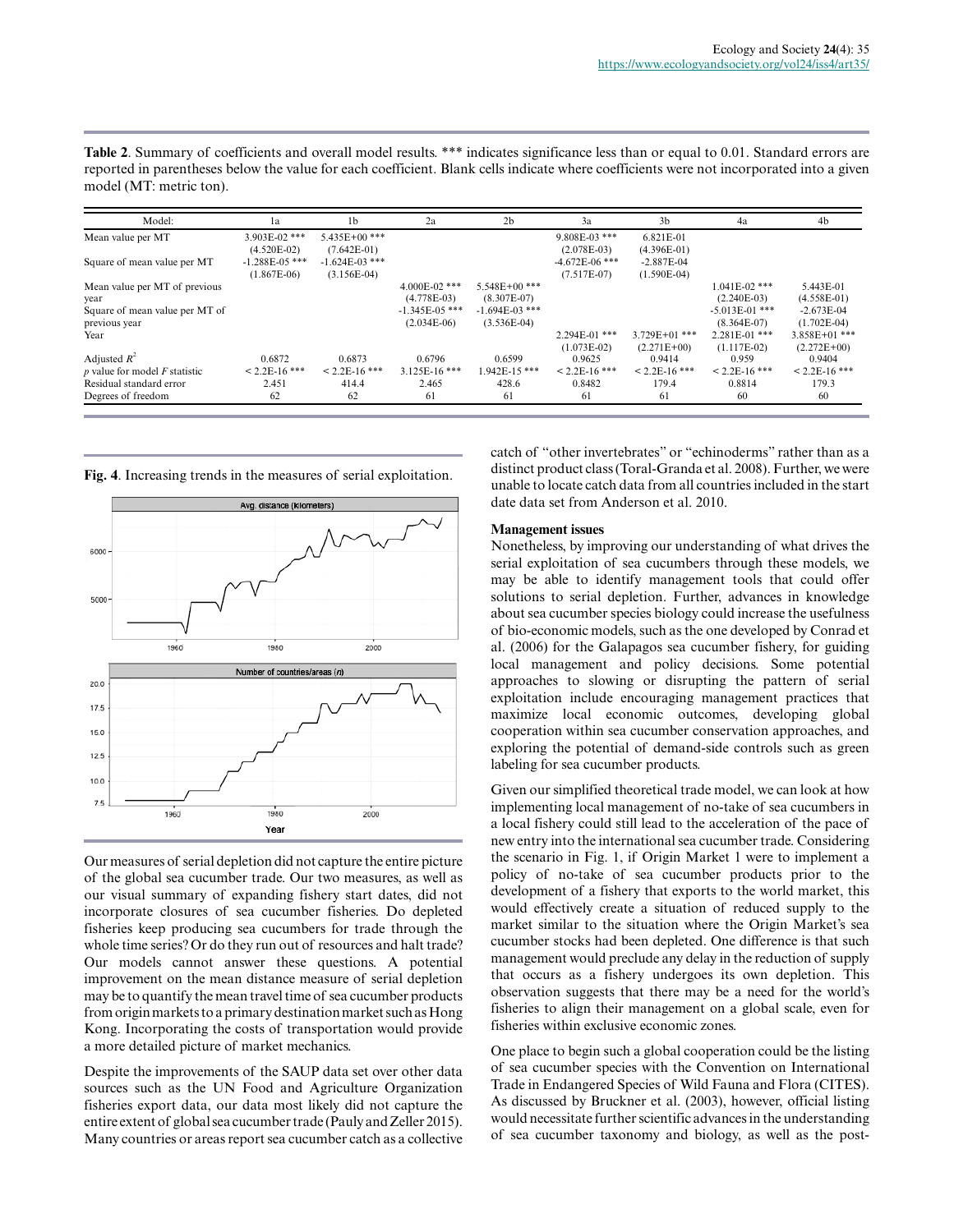processing identification of species characteristics. In addition to global cooperation, if individual fisheries (at national or regional levels) were to manage sea cucumber stocks to maximize economic outcomes, it could help ensure the sustainability of both the socioeconomic systems that rely on sea cucumber fisheries and the relevant sea cucumber stocks.

The development of a system of eco-labeling (green labels) for sea cucumber products comprises a potential "demand-side" approach to management. Green labels communicate unobservable information about the sustainability of a product to consumers. They aim to create market-based incentives that encourage producers to provide environmentally friendly goods (Reczkova et al. 2013). This form of management could take some time to develop, as Asian consumers at present may be unwilling to pay a premium for consumption on the basis merely of sustainable production. Further, it is not obvious how the sustainability of wild-harvest sea cucumbers would be ensured without some method of ensuring effective local management. Potentially, the emerging interest in the marine aquaculture of sea cucumbers could be a place to start with eco-labeling. In theory, such "farm-raised" sea cucumbers would displace supplies from wild stocks, thereby helping mitigate serial depletion.

#### **CONCLUSION**

The ex-vessel price of sea cucumber products drives the serial exploitation and consequent depletion of sea cucumbers, which adversely affects local marine environments on a worldwide scale. Thus, serial depletion is the consequence of patterns of international trade arising in the Anthropocene, which makes it an archetypal example of human modifications of the environment at levels that are clearly unsustainable. Potential policy solutions to this widespread problem can be identified, but practical implementation issues make the problem of the serial depletion of sea cucumber fisheries one that appears likely to become irrevocable without enduring shifts in consumer preferences for sustainable seafood.

*Responses to this article can be read online at:* [http://www.ecologyandsociety.org/issues/responses.](http://www.ecologyandsociety.org/issues/responses.php/11150) [php/11150](http://www.ecologyandsociety.org/issues/responses.php/11150)

#### **LITERATURE CITED**

Anderson, S. C., J. M. Flemming, R. Watson, and H. K. Lotze. 2010. Serial exploitation of global sea cucumber fisheries. *Fish and Fisheries* 12:317-339. [https://doi.org/10.1111/j.1467-2979.2010.00397.](https://doi.org/10.1111/j.1467-2979.2010.00397.x) [x](https://doi.org/10.1111/j.1467-2979.2010.00397.x)

Anderson, S. C., J. M. Flemming, R. Watson, and H. K. Lotze. 2011. Rapid global expansion of invertebrate fisheries: trends, drivers, and ecosystem effects. *PLoS ONE* 6(3):e14735. [https://](https://doi.org/10.1371/journal.pone.0014735) [doi.org/10.1371/journal.pone.0014735](https://doi.org/10.1371/journal.pone.0014735)

Armstrong, J., D. Armstrong, and R. Hilborn. 1998. Crustacean resources are vulnerable to serial depletion – the multifaceted decline of crab and shrimp fisheries in the Greater Gulf of Alaska. *Reviews in Fish Biology and Fisheries* 8:117-176. [https://doi.](https://doi.org/10.1023/A:1008891412756) [org/10.1023/A:1008891412756](https://doi.org/10.1023/A:1008891412756)

Berkes, F., T. P. Hughes, R. S. Steneck, J. A. Wilson, D. R. Bellwood, B. Crona, et al. 2006. Globalization, roving bandits, and marine resources. *Science* 311:1557-1558. [https://doi.](https://doi.org/10.1126/science.1122804) [org/10.1126/science.1122804](https://doi.org/10.1126/science.1122804)

Bordbar, S., F. Anwar, and N. Saari. 2011. High-value components and bioactives from sea cucumbers for functional foods—a review. *Marine Drugs* 9:1761-1805. [https://doi.](https://doi.org/10.3390/md9101761) [org/10.3390/md9101761](https://doi.org/10.3390/md9101761)

Bruckner, A. W., K. A. Johnson, and J. D. Field. 2003. Conservation strategies for sea cucumbers: Can a CITES Appendix II listing promote sustainable international trade? *SPC Beche-de-mer Information Bulletin* 18:24-33.

Bureau of Labor Statistics (BLS). 2017. Consumer price index. <https://www.bls.gov/cpi>

Conand, C., S. Shea, and A. To. 2014. Beche-de-mer trade statistics for Honk Kong in 2012. *Beche-de-mer Information Bulletin* 34:43-46.

Conrad, J., H. Franklin, L. Nøstbakken, S. Stone, and C. Viteri. 2006. Fisheries management in the Galapagos marine reserve: a bioeconomic perspective. *Economic and Sector Study Series. Inter-American Development Bank*.

Eriksson, H., and M. Byrne. 2015. The sea cucumber fishery in Australia's Great Barrier Reef Marine Park follows global patterns of serial exploitation. *Fish and Fisheries* 16:329-341.

Fabinyi, M. 2011. Historical, cultural and social perspectives on luxury seafood consumption in China. *Environmental Conservation* 39(1):83-92.<https://doi.org/10.1017/S0376892911000609>

Food and Agriculture Organization (FAO). 2016. *The state of world fisheries and aquaculture*. Topics Fact Sheets. Fisheries and Aquaculture Department. Rome, Italy.

Kahle, D., and H. Wickham. 2013. ggmap: spatial visualization with ggplot2. *R Journal* 5(1):144-161. [http://journal.r-project.org/](http://journal.r-project.org/archive/2013-1/kahle-wickham.pdf) [archive/2013-1/kahle-wickham.pdf](http://journal.r-project.org/archive/2013-1/kahle-wickham.pdf) <https://doi.org/10.32614/RJ-2013-014>

Karpov, K. A., P. L. Haaker, J. K. Taniguchi, and L. Rogers-Bennett. 2000. Serial depletion and the collapse of the California abalone (*Haliotis* spp.) fishery. Pages 11-24 *in* A. Campbell, editor. *Workshop on rebuilding abalone stocks in British Columbia*. NRC Research Press, Ottawa, Ontario, Canada.

Maine Department of Marine Resources (DMR). 2017. Historical Maine fisheries landings data. [http://www.maine.gov/](http://www.maine.gov/dmr/commercial-fishing/landings/historical-data.html) [dmr/commercial-fishing/landings/historical-data.html](http://www.maine.gov/dmr/commercial-fishing/landings/historical-data.html)

Pacific Fisheries Information Network (PacFIN). 2017. Pacific States Marine Fisheries Commission, Portland, Oregon, USA. <https://www.psmfc.org/>

Pauly, D., V. Christensen, S. Guenette, T. J. Pitcher, U. R. Sumaila, C. J. Walters, et al. 2002. Towards sustainability in world fisheries. *Nature* 418:689-695.

Pauly, D., and D. Zeller (editors). 2015. Sea around us concepts, design and data (seaaroundus.org).

Purcell, S. W., C. Conand, S. Uthicke, and M. Byrne. 2016*a*. Ecological roles of exploited sea cucumbers. *Oceanography and Marine Biology: An Annual Review* 54:367-386.